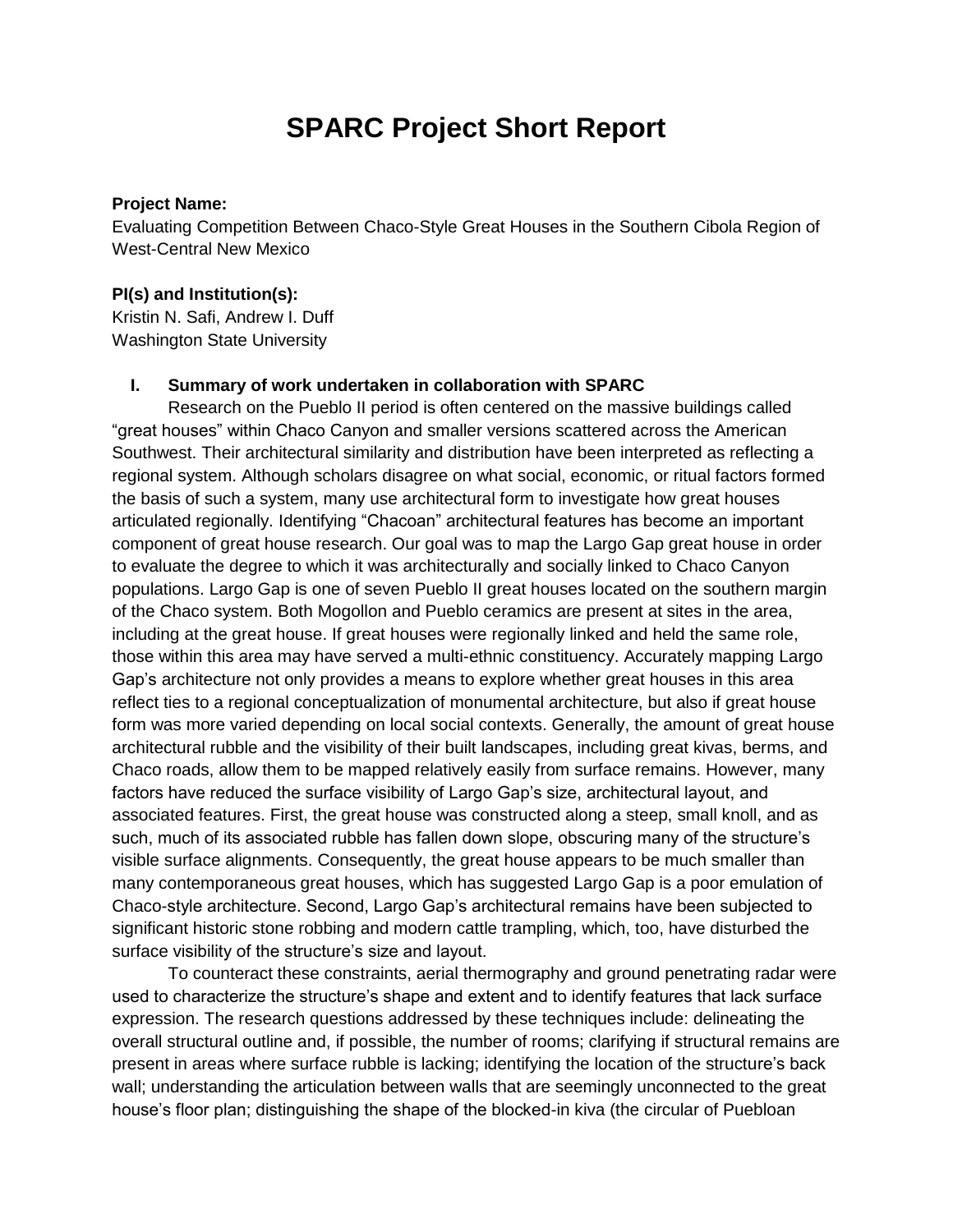populations or square of Mogollon populations); identifying the presence/absence of a great kiva; and identifying the presence/absence of a suspected Chaco road. If Largo Gap contained the majority of these typically "Chacoan" features, then it would support the interpretation that great houses were regionally integrated in terms of a social concept of monumental architecture.

#### **II. Summary of Results**

Monumental architecture forms the core basis by which we interpret participation in a regional phenomenon in the American Southwest. This case study employed two spatial technologies to map the monumental architecture of the Largo Gap great house. We use these combined spatial technologies and associated topographic data to counteract the impacts erosion, significant historic stone robbing, and modern ranching have had on understanding the structure's surface expression, and to characterize this particular suite of monumental architecture using minimally invasive means. Our approach balanced obtaining specific architectural signatures relevant to determining Largo Gap's participation in a Chaco regional system while also broadening our spatial and analytical scope to expand beyond using surface wall alignments to form socially contextualized interpretations for the site.

Through these efforts, we identified approximately 32 rooms, 10 of which were not visible on the surface. When draped over a topographic map, the combined datasets provide a much more accurate map of the Largo Gap great house than could be generated by surface inspection alone. Prior to our investigations, Largo Gap had very little surface expression and appeared to be much smaller than contemporaneous great houses; in other words, Largo Gap appeared to be a low quality emulation of a regionally defined form of monumental architecture. Our investigations, however, firmly place Largo Gap within the same size category as other great houses from across the identified great house distribution, in part due to the number of rooms with no surface expression delineated within the aerial thermography. The overall outline of the great house also forms a "D-shape" that is characteristic of several Chacoan structures. Linear signatures within the aerial thermography potentially differentiate between compound walls versus single wall construction. This suggests another avenue toward understanding Chaco-style wall construction without the need for intensive excavations. Contrary to previous investigations, we found no evidence for a great kiva; the presence of an entrance road is still unresolved, although no evidence for a built landscape associated with a potential road (e.g., side berms or swales) were identified.

Our results stress the importance of integrating multiple spatial technologies in investigating architectural form. Largo Gap is a much larger structure with a more extensive architectural footprint than was previously identified. The great house contains several elements consistent with Chacoan architectural conventions, including a central blocked-in kiva, a bounded plaza, an overall "D-shaped" construction, at least one compound wall, and is constructed in an elevated, prominent location. The results also suggest that a combination of aerial thermography and ground penetrating radar with topographic mapping are an ideal combination for studying architectural features whose surface expression has been altered or significantly impacted by erosion or modern activities. Employing these combined methods at some of the other Pueblo II great houses that have had limited surface investigations but substantial historic impacts would